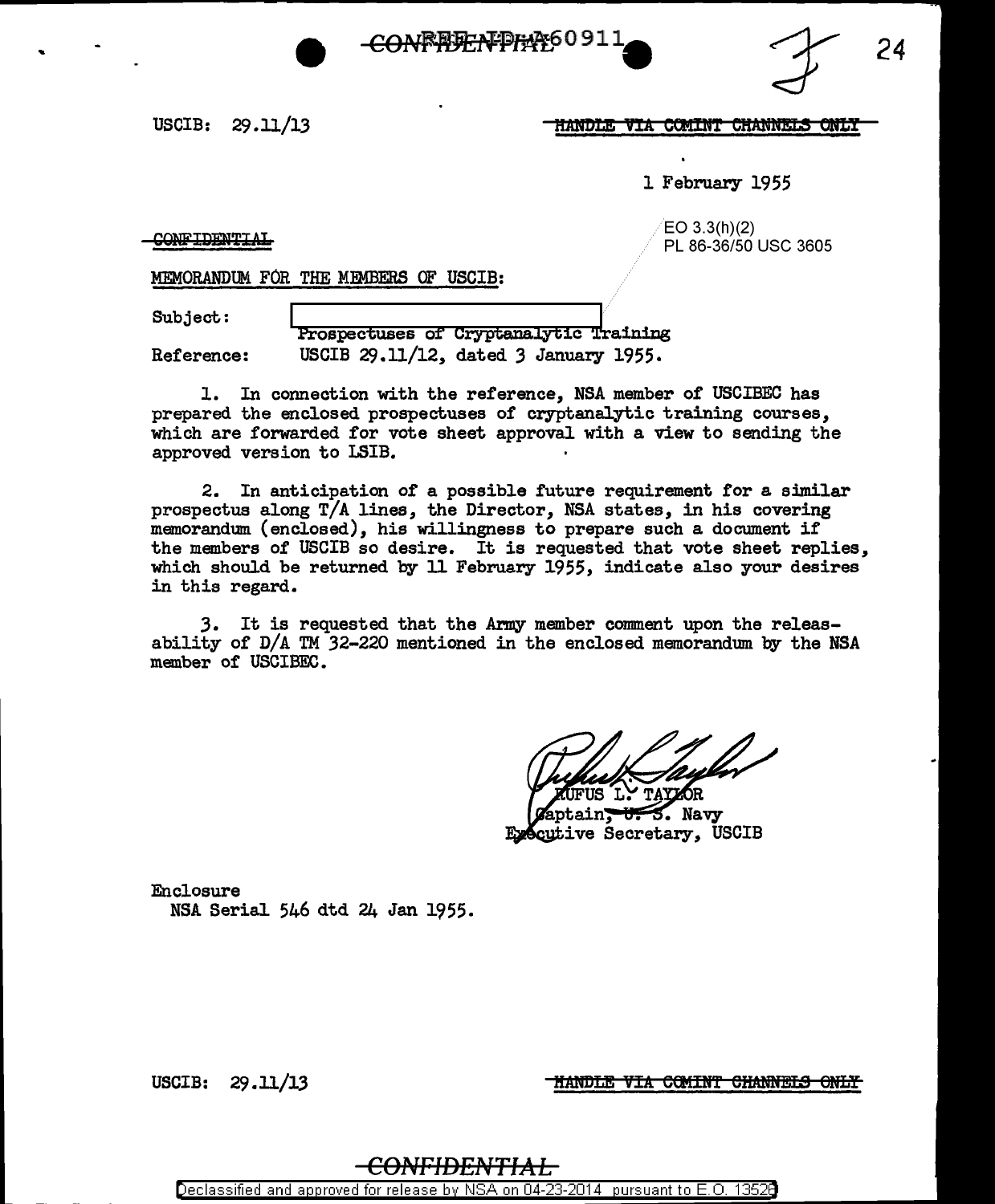

NATIONAL SECURITY AGENCY WASHINGTON 25, D. C.

Serial: 546

25 JAN 1955

60NFIBRff I:Af.

MEMORANDUM. FOR THE EXECUTIVE SECRETARY, USCIB

SUBJECT: Prospectuses of Cryptanalytic Training

Reference: USCIB 29.11/12, 3 Jan 55

1. The prospectuses mentioned in the reference have been completed and 40 copies of each are inclosed for distribution to the members of USCIB.

2. In order that a complete list of releasable training materials may be compiled and held in reserve to meet possible future requirements, the Director stands ready to prepare a. similar prospectus for T/A training materials, should the Board so desire. Also, it is suggested that the Assistant Chief of Staff, G-2, D/A, be asked to comment on the releasability of DA TM 32-220, "Basic Cryptography," which could be used to provide some of the prerequisite information cited in connection with Inclosures 2 and *3.* 

> {SIGNED) D. M. AGNEW Captain, US Navy NSA Member, USCIBEC

*3* Incle:

- l. Prospectus of Course in Military Cryptanalytics, Part I
- 2. Prospectus of Elementary Course in Code Solution
- 3. Prospectus of the "GRAY" Problem

Enclosure with USCIB 29.11/13 dtd l Feb 1955.

<del>CONFIDENTIAI</del>.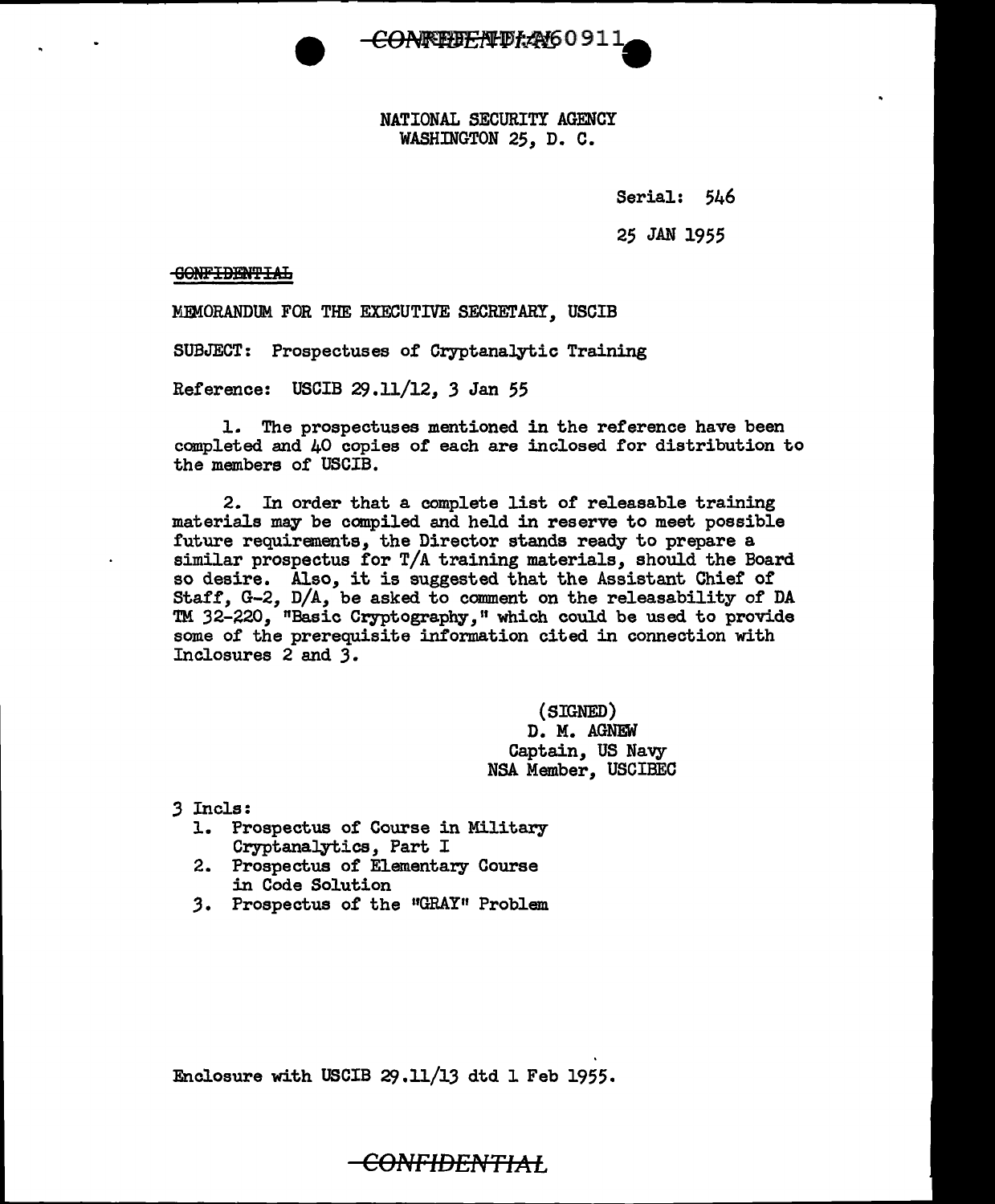

> PROSPECTUS OF COURSE IN MILITARY CRYPTANALITICS, PART I

Materials Furnished: (1) NSA Text "Military Cryptanalytics, Part I" by William F. Friedman'and Lambros D. Callimahos (December 1952). CONFIDENTIAL/ MODIFIED.

> (2) NSA Problem Book "Course, Military Cryptanalytics, Part I" (May 1954). CONFIDENTIAL/ MODIFIED.

Scope of Course, indicating hours of study and practical application: Lesson 1. Basic cryptologic definitions. Generalities of fundamental cryptanalytic operations. The frequency distribution and its uses. The monographic  $\Phi$  (phi) test for determining monoalphabeticity. Collation of garbled intercepts. ••• 16 hours of study and'practical application.

> Lesson 2. Cryptography and cryptanalysis of uniliteral (simple) substitution ciphers with standard and mixed cipher alphabets. Keyword recovery from mixed cipher alphabets ••• 20 hours of study and practical application.

Lesson J. Cryptography and cryptanalysis of simple multiliteral ciphers. Baconian and Trithemian systems. Elementary Baudot systems. ••• 24 hours of study and practical application.

Lesson 4. Cryptography and cryptanalysis of multiliteral ciphers involving variants. Analysis involving the use of isologs ••• 28 hours of study and practical application.

Lesson 5. Cryptography and cryptanalysis of four-square and two-square digraphic systems. The digraphic  $\Phi$  (phi) test ... 32 hours of study and practical application.

Lesson 6. Cryptography and cryptanalysis of Playfair ciphers ... 24 hours of study and practical application.

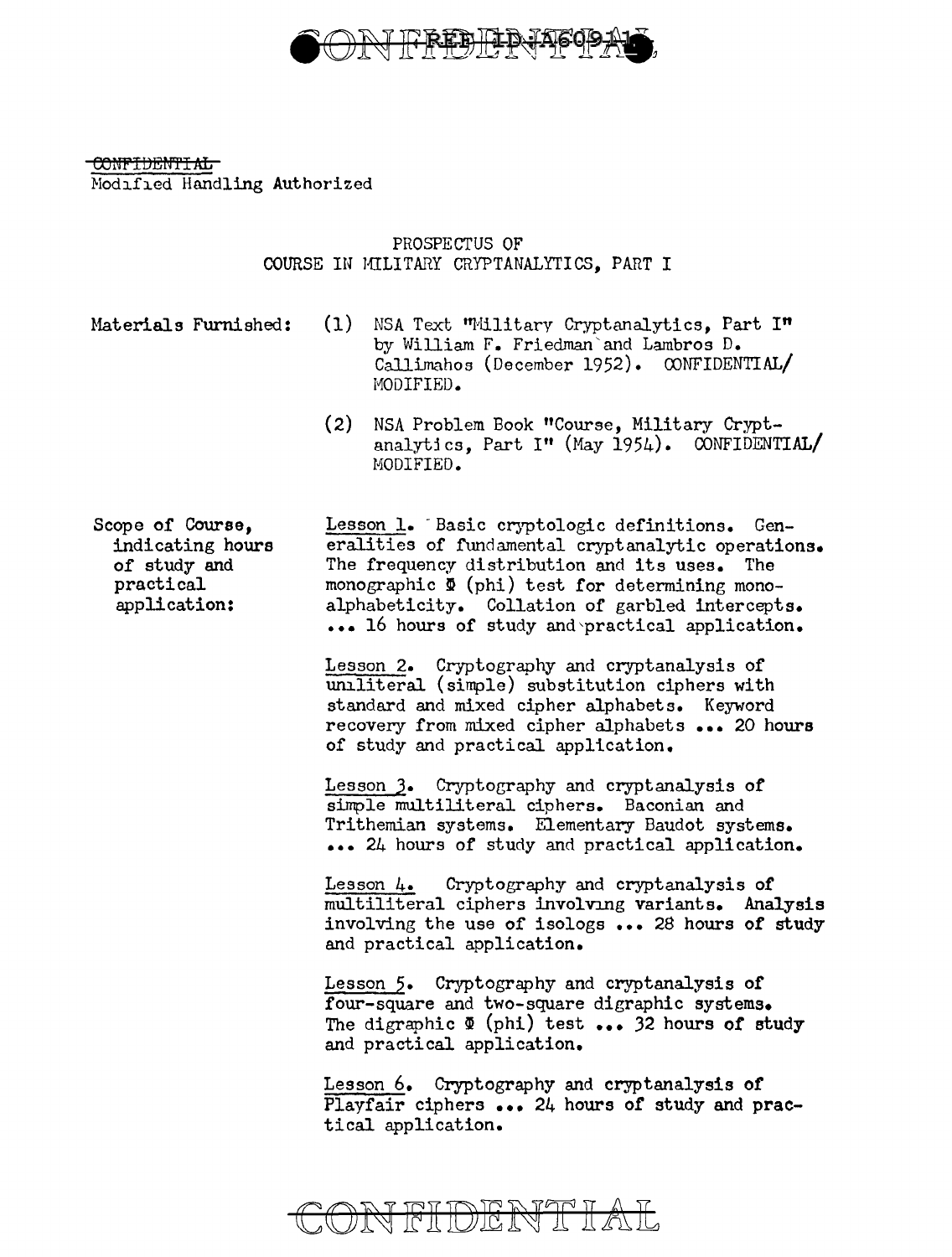

> Lesson 7. Cryptography and cryptanalysis of polygraphic systems involving large tables. ••• 32 hours of study and practical application.

Lesson 8. Cryptography and cryptanalysis of monome-dinome systems and other systems with irregular-length cipher units. Analysis involving the use of isologs ••• 60 hours of study and practical application.

Lesson 9. Cryptography and cryptanalysis of syllabary squares and code charts. Coordinate recovery; square recovery. Use of bulk messages. ••• 40 hours of study and practical application.

Lesson 10. Cryptography and cryptanalysis of miscellaneous monoalphabetic substitution systems. Concealment systems ••• 32 hours of study and practical application.

TOTAL -- 308 hours of study and practical application.

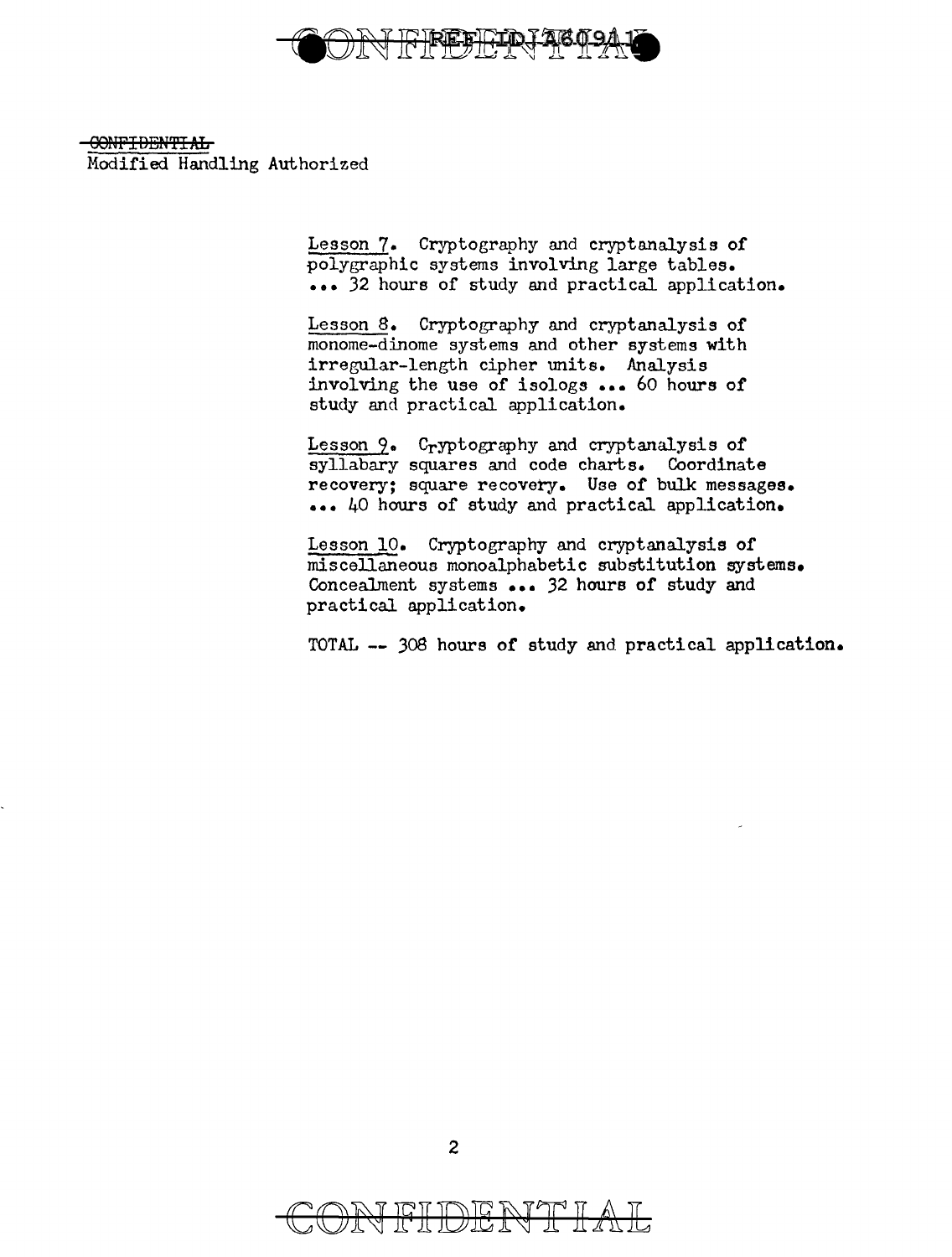

> PROSPECTUS OF COURSE IH MILITARY CRYPTANALYTICS, PART I

Materials Furnished: (1) NSA Text "Hilitary Cryptanalytics, Part I" by William F. Friedman and Lambros D. Callimahos (December 1952). CONFIDENTIAL/ MODIFIED.

> (2) NSA Problem Book "Course, Military Cryptanalytics, Part I" (May 1954). CONFIDENTIAL/ MODIFIED.

Scope of Course, indicating hours *ot* study and practical application:

Lesson l. Basic cryptologic definitions. Generalities of fundamental cryptanalytic operations. The frequency distribution and its uses. The monographic  $\Phi$  (phi) test for determining monoalphabeticity. Collation of garbled intercepts. ••• 16 hours or study and·practical application.

Lesson 2. Cryptography and cryptanalysis or uniliteral (simple) substitution ciphers with standard and mixed cipher alphabets. Keyword recovery from mixed cipher alphabets ••• 20 hours of study and practical application.

Lesson 3. Cryptography and cryptanalysis of simple multiliteral ciphers. Baconian and Trithemian systems. Elementary Baudot systems. ••• 24 hours of study and practical application.

Lesson 4. Cryptography and cryptanalysis of multiliteral ciphers involving variants. Analysis involving the use of isologs ... 28 hours of study and practical application.

Lesson 5. Cryptography and cryptanalysis of four-square and two-square digraphic systems. The digraphic  $\Phi$  (phi) test ... 32 hours of study and practical application.

Lesson 6. Cryptography and cryptanalysis *ot*  Playfair ciphers ... 24 hours of study and practical application.

## **CONFIDENTIAL**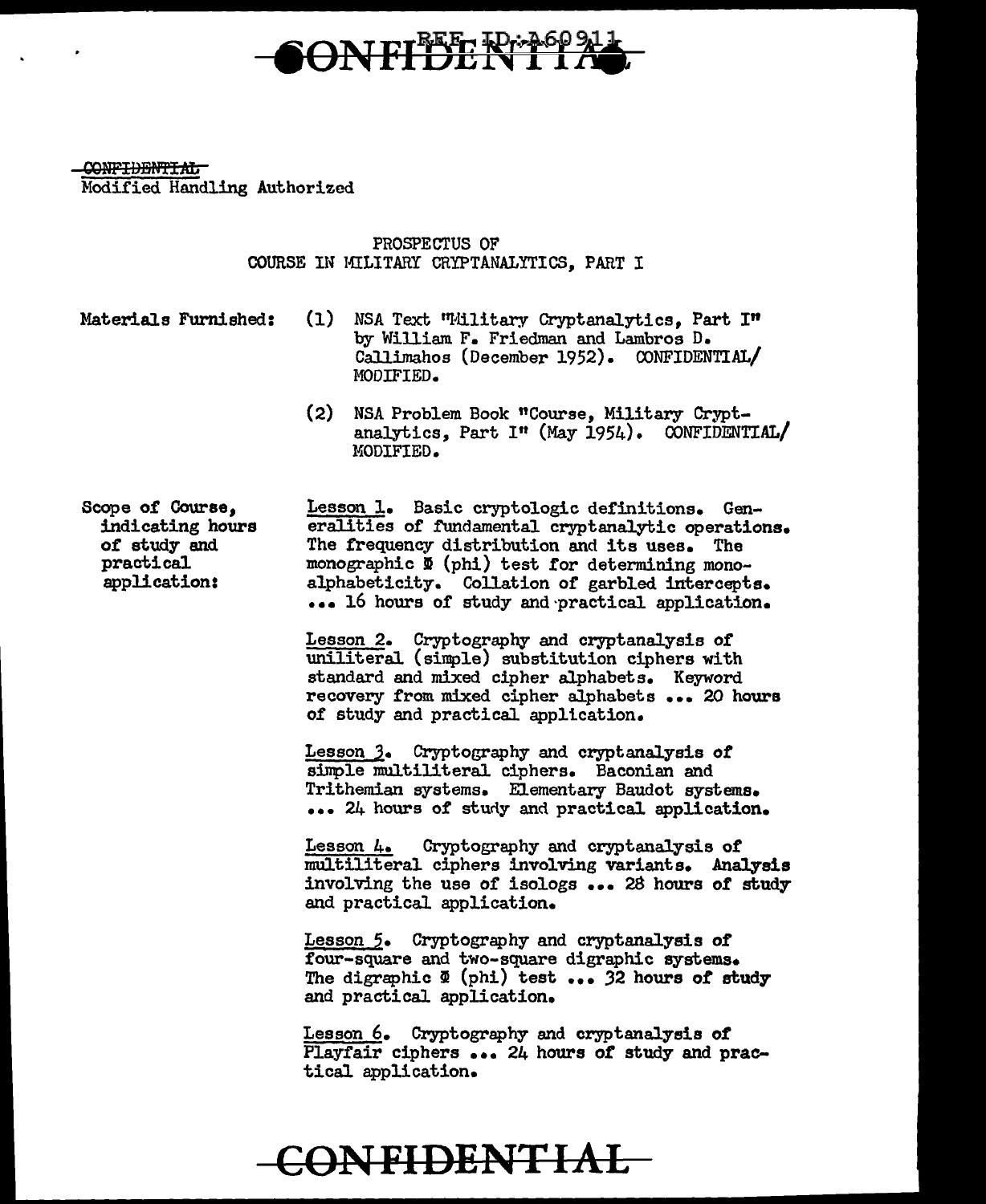

90NPIBBN'fi:Afi Modified. Handling Authorized

> PROSPECTUS OF ELEMENTARY COURSE IN CODE SOLUTION

Material Furnished: "An Elementary Course in Code Solution." National Security Agency (November 1954). CONFIDENTIAL/ MODIFIED.

Assumed Knowledge: No text acconpanies this course. A prior familiarity with the cryptography of one-part codes and additive encipherment of numerical codes, with the frequently occurring Morse garbles, and with the use of a permutation table for the purpose of degarbling errors is assumed.

Scope of Course, indicating houra *ot* practical application: The course consists of three problems to be solved. The scope of each and the time required for solution are as follows:

> The AKOMPANI Problem. Initial entry into an unknown one-part code book through the recovery of encoded addresses and signatures; further reconstruction of the code book, capitalizing on its one-part feature and on the stereotyped passages in the message texts ... 24 hours of practical application.

The NABUCO Problem, Degarbling reception errors and clerical errors from the code texts, and recovering the meanings of several new groups. ... 12 hours of practical application.

The NIVELLE Problem. Assuming plain text in additive-enciphered code messages which involve for the most part code groups whose meanings have previously been recovered, and thereby recovering the additive key lmd. the meanings *ot* some new groups • • • *e* hours *ot* practical application.

TOTAL  $- \mu$ 4 hours of practical application.

**CONFIDENTIAL**